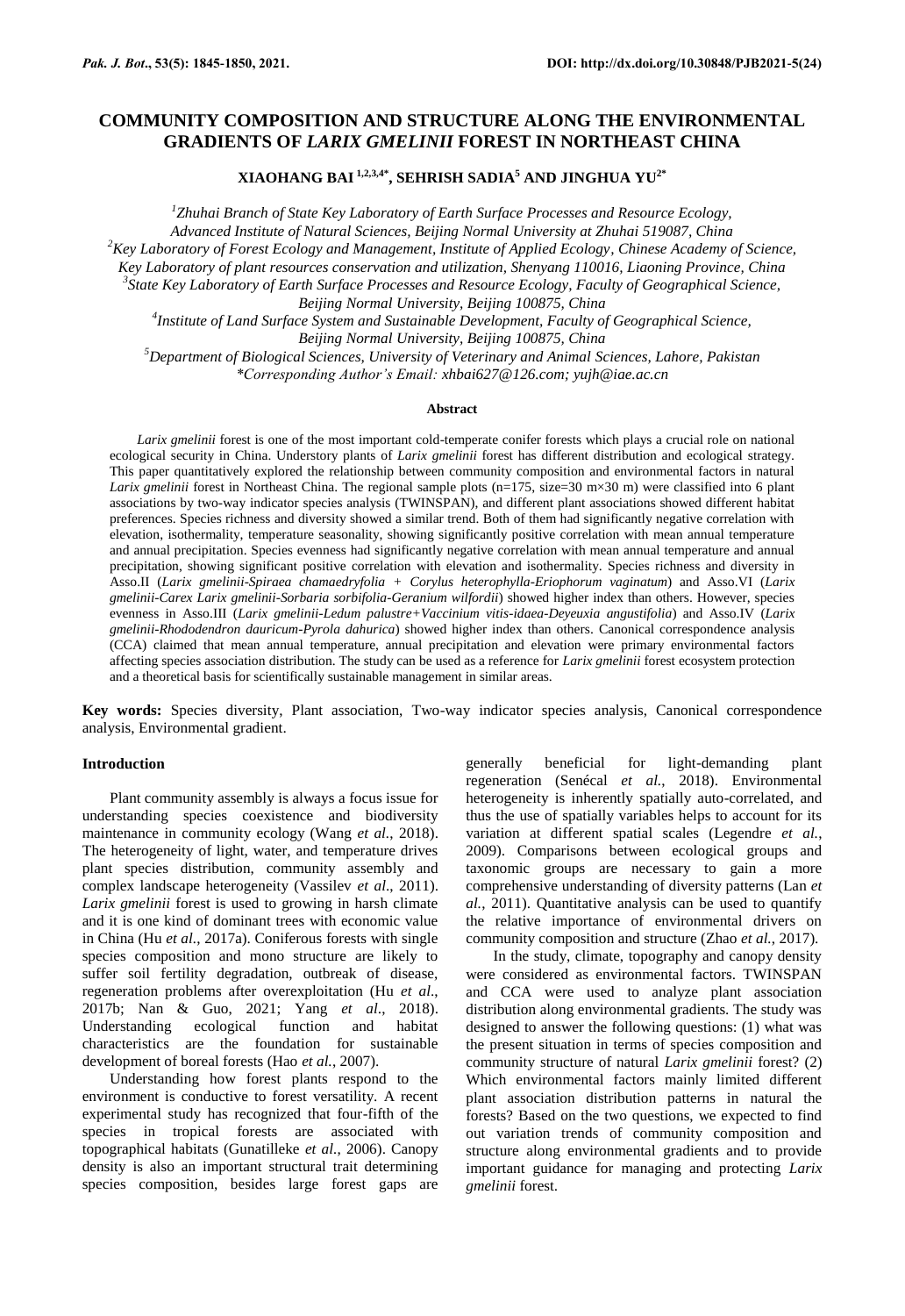# **Materials and Methods**

**Study area:** The study was conducted in the Khingan Mountains of Northeast China (118.83°E - 135.09°E, 38.72°N - 53.56°N) (Fig. 1). The survey region is cold temperate continental monsoon climate zone, with elevation ranging from 200 to 1300 m above sea level (a.s.l.). The mean annual temperature changes from  $-4^{\circ}C$ to  $11.5^{\circ}$ C and mean annual precipitation is from 400mm to 1100 mm. The annual sunshine duration is 2300-3000 h and frost-free period is 100-160 d. The zonal vegetation types in the area are forest, shrub, grassland, wetland meadow, marsh, and aquatic vegetation. The most common tree species are *Larix gmelinii*, *Pinus pumila*, *Betula platyphylla*, *Populus davidiana*. *Pinus pumila*  shrubs. The soil types are brown coniferous forest soil, meadow soil and boggy soil (Jiang *et al.*, 2016).



Fig. 1. Sample plot sites of *Larix gmelinii* forest in Northeast China.

**Data collection:** A total of 175 *Larix gmelinii* forest plots were investigated within 3 months in 2018 (from July to September). The size of forest plots was 900 m<sup>2</sup> (30 m×30) m), and consisted of nine 10 m×10 m subplots (Yuan *et al*., 2018). The plots basically covered the total distribution range of *Larix gmelinii* forest in Northeast China. Species name, diameter at breast height (DBH), and height of all individual trees with a DBH>2.5 cm were investigated in each plot. Two of the nine subplots were selected for a survey of the shrub layer at the cross corners. Species abundance and average height of all woody individuals with  $DBH \leq 2.5$  cm (including sapling

trees) were recorded. Five  $1 \text{ m} \times 1 \text{ m}$  herbaceous quadrats within each subplot were set up. Average coverage and height of each vascular species occurring in the herbaceous quadrats were recorded.

Climatic data that contained 19 bioclimatic variables with 30s (ca.1 km) spatial resolution was obtained from the World Climate Database (www.worldclim.org). Detrended canonical correspondence analysis suggested that mean annual temperature, annual precipitation, isothermality, temperature seasonality, precipitation seasonality as climatic variables were more appropriate than others. Habitat factors were recorded, including altitude, slope, aspect, canopy density. Ultimately, nine environmental factors that mainly influenced species distribution of *Larix gmelinii* forests were added to modeling statistics.

### **Statistical analysis**

The species data matrix functions consisted of importance values of 423 species in 175 natural *Larix gmelinii* forest plots (423×175). Species importance value (IV) was used in a multivariate analysis of forests and species diversity.

 $IV_{tree}$  = (relative abundance + relative dominance + relative height)/3  $IV<sub>shrub</sub>$  and herb = (relative coverage + relative height)/2 Species richness (Patrick index): *R=S* Species heterogeneity (Shannon-Wiener index):  $-\sum_{i=1}^{S} \frac{N}{i}$  $\frac{N}{N}$ ln  $\frac{N}{N}$  $\frac{S}{i=1} \frac{N_i}{N} \ln \frac{N_i}{N}$ Species evenness (Pielou's index): E=*H*/ln(*S*)

where  $N_i/N$  is the relative importance value of species *i*,  $N_i$ is the importance value of species *i*, *N* is the sum of importance values for all species in a plot, and *S* is the species number present in a plot.

Plant associations were named after indicator species in the tree layer, shrub layer and herb layer. TWINSPAN were used to divide the sample plots into different association groups (Jan *et al.*, 2009). CCA were used to analyzing community species composition along environmental variation. Forward selection was used to compute the most parsimonious model based on significant explanatory variables. Monte Carlo 1000 permutations text assessed the significance of F-values of environmental variables in CCA (Bai & Zhang, 2018; Song *et al.*, 2017).

### **Results**

**Association classification and species diversity patterns:** There were totally 423 species, belonging to 212 genera, 79 families in all the forest plots. 175 forest plots were classified into 6 association groups by TWINSPAN, including Asso.I (*Larix gmelinii-Betula fruticosa- Carex meyeriana*), Asso. II (*Larix gmelinii-Spiraea chamaedryfolia + Corylus heterophylla-Eriophorum vaginatum*), Asso. III (*Larix gmelinii- Ledum palustre + Vaccinium vitis- idaea-Deyeuxia angustifolia*), Asso.IV (*Larix gmelinii-Rhododendron dauricum-Pyrola dahurica*), Asso.V (*Larix gmelinii-Carex*), Asso.VI (*Larix gmelinii-Carex Larix gmelinii-Sorbaria sorbifolia-Geranium wilfordii*). Different plant associations and habitats were detailedly described in the table (Table 1).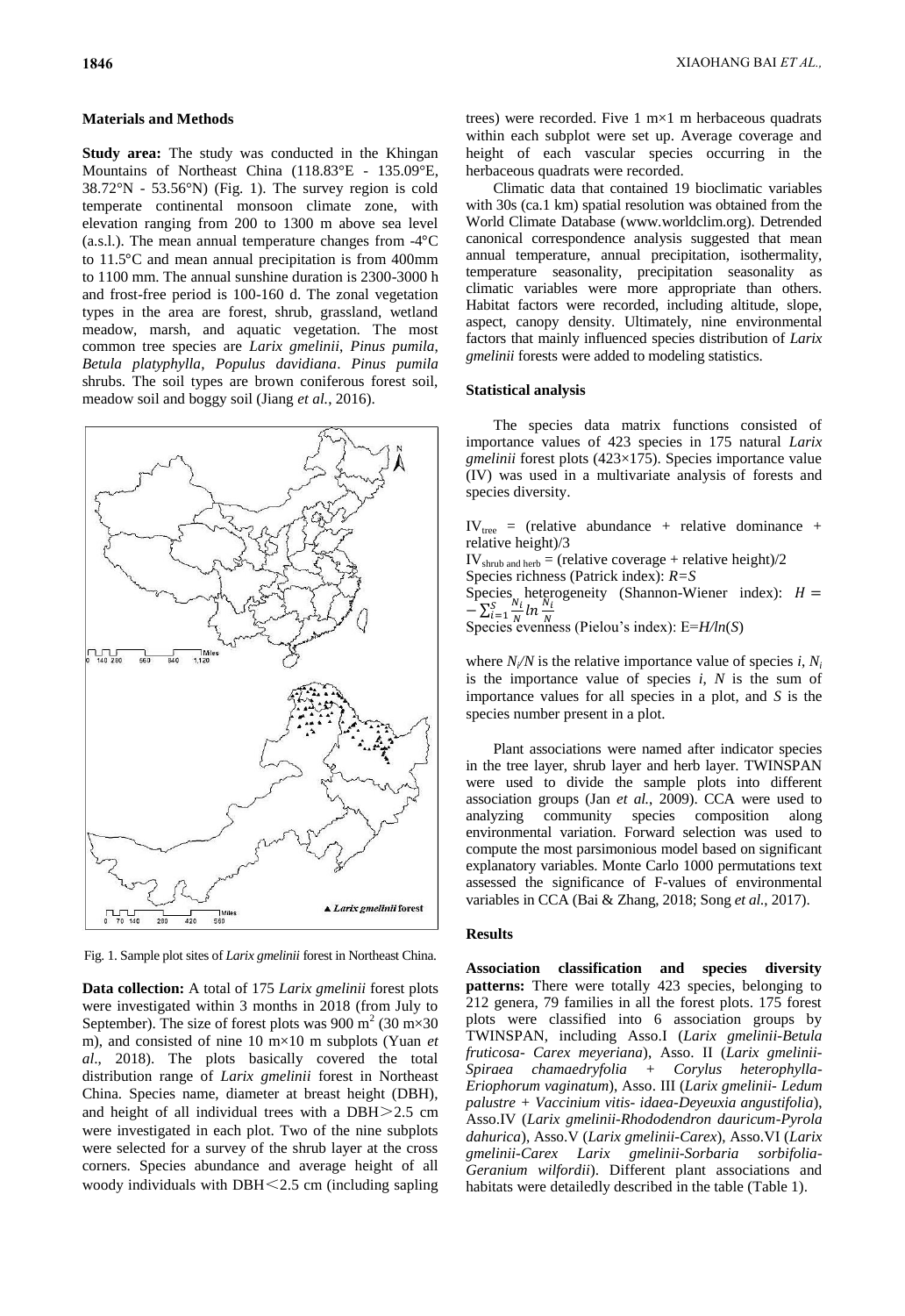Species richness ranged from 17.07 to 28.18, the Shannon-Wiener index ranged from 1.98 to 2.46, and evenness ranged from 0.69 to 0.81 in natural forest (Fig. 2). Asso. II and Asso.VI had higher Patrick and Shannon-Wiener index than others. However, species evenness in Asso. III and Asso. IV showed higher index than others. Species richness and diversity showed a similar trend in different associations, but species evenness had no obvious trends.

**The response of different associations to main environmental gradients:** In the CCA analysis, the Monte Carlo permutation test indicated significant eigenvalues for all canonical axes  $(p<0.001)$ . The species-environment correlations of CCA axes respectively were 0.942, 0.813, 0.778, 0.749 for the first four UV interactions respectively. The cumulative percentage variance of the species-environment relationship for CCA axes was 69.8% in natural forest (Table 2). CCA ordination performed well in plant association distribution along environmental gradients and there was only 30.2% unconstrained fraction.

Asso.I was used to distributing with relatively more precipitation seasonality, middle-high elevation, abundant annual precipitation, semi-sunny or semi-shady slope, lower canopy density. Asso.II had higher correlation with temperature seasonality and canopy density, lower precipitation seasonality and annual precipitation. Asso.III distributed with higher temperature seasonality and isothermality, steep slope, lower annual precipitation. Asso.IV distributed in the left bottom of two-dimensional CCA ordination diagram usually with higher elevation, isothermality and precipitation seasonality, lower mean annual temperature and canopy density. Asso.V distributed in the top right corner usually with higher mean annual temperature and canopy density, lower elevation, relatively gentle slope. Asso.VI was immensely limited by annual precipitation and aspect, and it used to distribute in sunny slope and low-middle elevation (Fig. 3).

**The main limiting environmental factors in** *Larix gmelinii* **forest:** Species richness showed highly significant negative correlation with elevation, isothermality, temperature seasonality, but highly significant positive correlation with mean annual temperature and annual precipitation (Table 3). Species evenness showed highly significant negative correlation with mean annual temperature and annual precipitation, but significant positive correlation with elevation, slope, isothermality. Species diversity showed significant negative correlation with elevation, aspect, isothermality, temperature seasonality, precipitation seasonality, but highly significant positive correlation with mean annual temperature and annual precipitation.

Forward selection was conducted by 9 environmental variables in turn until there was no obvious explanatory variable (Table 4). Environmental variable ranking of marginal effect in order was mean annual temperature, annual precipitation, isothermality, elevation, temperature seasonality, precipitation seasonality, aspect, canopy density, slope. Eight environmental factors had significant marginal effects on community distribution  $(p<0.001)$ . Environmental variable ranking of conditional effect in order changed. Removing the collinearity of leading

factors, only 3 environmental factors past through significance test  $(p<0.001)$ . The conditional effect order of environmental factors was mean annual temperature, annual precipitation and elevation.



Fig. 2. Species diversity variation in different associations in *Larix gmelinii* forest.



Fig. 3. Two-dimensional CCA ordination diagram of 175 plots and 9 environmental factors in *Larix gmelinii* forest (plots serial number is indicated by number. The length of an environmental vector indicates the degree of correlation).

### **Discussion**

*Larix gmelinii* forest is so ecological adaptable that it can grow in arid barren mountains or wet marshland (Dong *et al.*, 2016; Aert & Honnay, 2011). Based on filed investigation, all the forest plots were classified into six plant associations. The results showed that Asso.I had obvious preferences for precipitation seasonality gradient. It also implied that *Spiraea chamaedryfolia* usually distributed in semi-shady and moist slope. Asso.II and Asso.III had habitat preferences for temperature seasonality, slope, canopy density. *Spiraea chamaedryfolia* and *Corylus heterophylla* appeared in Asso.II with higher species richness. *Ledum palustre* and *Vaccinium vitis-idaea* usually appeared in the stable community of semi-sunny or shady slope. Community spatial distribution of Asso.IV showed positive correlation along elevation and isothermality. It was in accordance with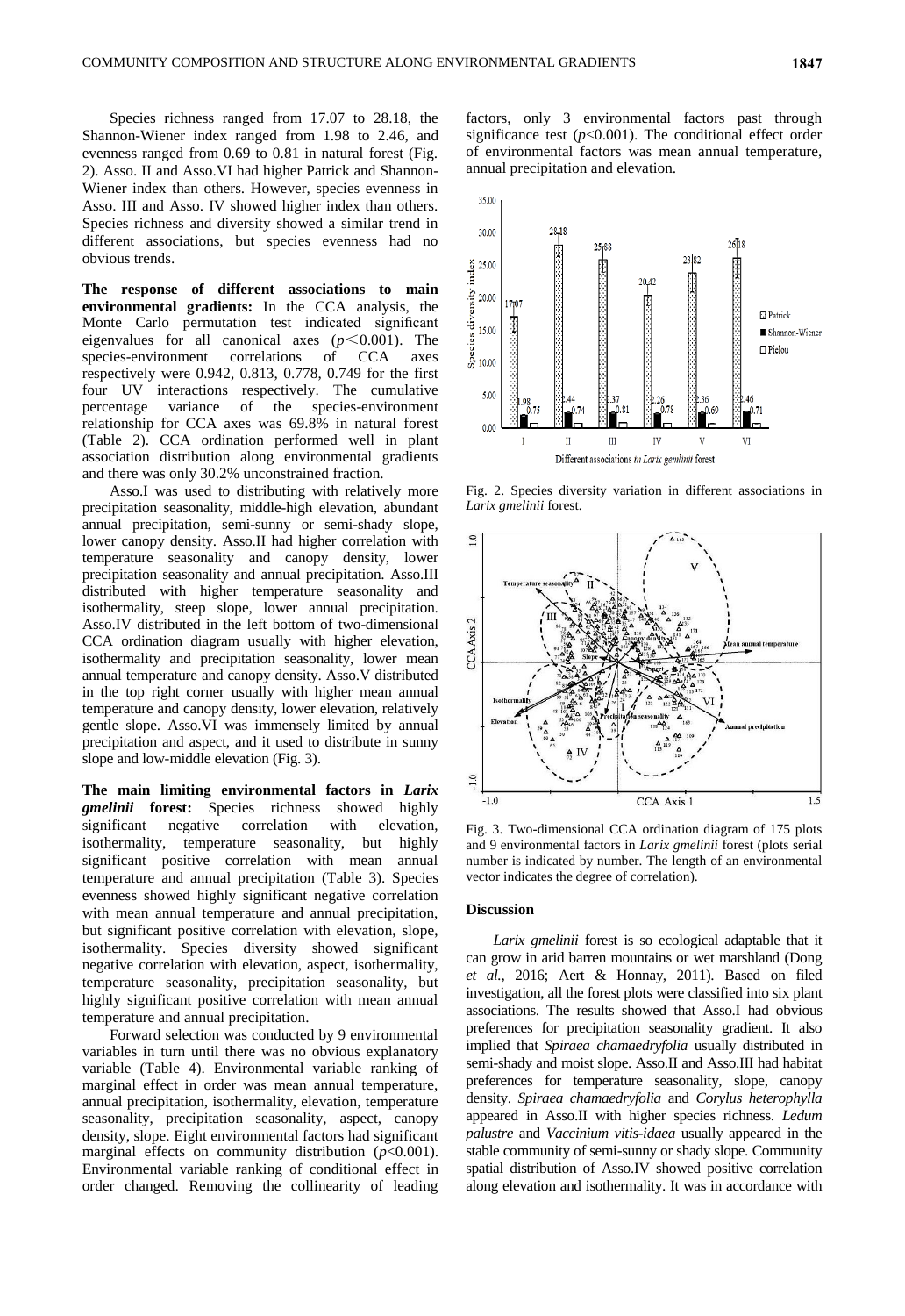previous study that *Rhododendron dauricum* was partial to middle hill distribution (Wakui *et al.*, 2017; Liu & Yang., 2014). Asso. V and Asso.VI respectively had obvious preferences for mean annual temperature and annual precipitation. The results were consistent with some studies that environmental filtering might drive community structure and make closely species to occur in the same community (Harrison *et al.*, 2006; Qin *et al*., 2017).

Species diversity was frequently used as an indicator of forest dynamics, composition and structure. Spearman correlation test showed that Patrick index and Shannon-Wiener index had a similar trend, showing significantly positive correlation with mean annual temperature and annual precipitation. Many researchers have pointed out that species richness was often strongly correlated with climate, and most of the previous studies at a large scale were based on natural environment and association types (Swenson, 2011; Wang *et al.*, 2016). Plant community would like to regulate itself to maintain appropriate biodiversity in succession. Species evenness had significantly negative correlation with mean annual temperature and annual precipitation, but significantly positive correlation with elevation and isothermality. Stands at early successional stage were typically dominated by shade intolerant, nutrient demanding and fast-growing species due to the availability of abundant resources, so that species richness and diversity showed higher index in Asso.II and Asso.VI than others (Liu *et al.*, 2018). Latesuccessional community was more often dominated by shade tolerant species due to competitive exclusion so that species evenness in Asso.III and Asso.IV showed higher index than others (Letcher *et al.*, 2012). Such transformation has been generally attributed to shifts in

community assembly processes, from environmental filtering to competitive exclusion (Purschke *et al.*, 2013). Species diversity in natural forest was more stable, higher coverage might limit light availability and enhance interspecific competition (Feng *et al.*, 2008).

Climate change had strong effects on composition and structure of understory community in natural forest. The strong correlations among the environmental factors could produce unstable regression coefficients of the explanatory variables in the model (Wang *et al.*, 2017). Five climatic variables (mean annual temperature, annual precipitation, isothermality, temperature seasonality, precipitation seasonality) and four habitat factors (altitude, slope, aspect, canopy density) ultimately were added to model operation in order to reduce the number of explanatory variables and avoid strong collinearity among variables (Wilson *et al.*, 2017). Most studies had shown that the patterns and underlying mechanisms of woody plants and herbaceous plants were different due to the different response patterns (Hawkins *et al.*, 2009). The Monte Carlo permutation test in our results suggested that significant speciesenvironment correlations with the CCA axes (Alexander *et al.*, 2011). In our results, cumulative percentage variance of species-environment relation jointly explained 69.8% of the total variance. The environmental variables affected species diversity and plant distribution in natural forest (Khatiwada *et al.*, 2019). Marginal effect and conditional effect provided importance ranking of environmental variables with forward selection model (Fang *et al.*, 2013; Achat *et al.*, 2015). Mean annual temperature, annual precipitation and elevation were the primary environmental drivers of species association distribution by CCA analsis and forward selection model.

|     | <b>Association</b>                                                                        | <b>Plot serial number</b>                                                                                                                                                                                                                                                                                                                                                                               | Habitat                                                                                                                                                                       |
|-----|-------------------------------------------------------------------------------------------|---------------------------------------------------------------------------------------------------------------------------------------------------------------------------------------------------------------------------------------------------------------------------------------------------------------------------------------------------------------------------------------------------------|-------------------------------------------------------------------------------------------------------------------------------------------------------------------------------|
| L   | meveriana                                                                                 | Larix gmelinii-Betula fruticosa-Carex 2, 3, 4, 7, 8, 9, 10, 12, 13, 14, 23, 24, 25, 26, 39, 45, Aspect: semi-sunny or semi-shady slope.<br>103, 104, 152, 153                                                                                                                                                                                                                                           | Elevation: 420-730 m, high-middle hills.<br>Slope: $17-31^\circ$ . Canopy density 0.5-0.72.<br>Shrub species: sparse. Herb species: sparse.                                   |
|     | Larix gmelinii-Spiraea<br>II. chamaedryfolia+Corylus<br>heterophylla-Eriophorum vaginatum | 1, 5, 15, 16, 17, 18, 27, 28, 29, 30, 31, 34, 35, 36, Elevation: 338-560 m, middle hills. Aspect:<br>37, 38, 40, 41, 42, 43, 54, 55, 66, 67, 68, 69, 83, 84, sunny or semi-shady slope. Slope: 10-31°.<br>87, 96, 97, 126, 128, 137, 138, 139, 142, 143, 144, Canopy density 0.64-0.82. Shrub species:<br>145, 146, 147, 148, 149, 150, 151, 154, 155, 156, abundant. Herb species: sparse.<br>157, 158 |                                                                                                                                                                               |
|     | Larix gmelinii-Ledum<br>III. palustre+Vaccinium vitis-idaea-<br>Deveuxia angustifolia     | 11, 19, 20, 21, 22, 32, 33, 56, 57, 62, 74, 76, 77, 78, middle hills. Aspect: semi-sunny or shady<br>79, 85, 86, 88, 89, 90, 91, 92, 93, 94, 95, 98, 106, slope. Slope: 21-33°. Canopy density 0.45-<br>107                                                                                                                                                                                             | Elevation: 458-753 m, middle or high-<br>0.71. Shrub species: abundant. Herb<br>species: sparse.                                                                              |
| IV. | Larix gmelinii-Rhododendron<br>dauricum-Pyrola dahurica                                   | 6, 44, 46, 47, 48, 49, 50, 51, 52, 53, 58, 59, 60, 61,<br>63, 64, 65, 70, 71, 72, 73, 75, 80, 81, 82, 99, 100,<br>101, 102, 105                                                                                                                                                                                                                                                                         | Elevation: 618-803 m, high hills. Aspect:<br>semi-sunndy, shady or sunny slope. Slope:<br>19-28°. Canopy density 0.43-0.76. Shrub<br>species: abundant. Herb species: sparse. |
|     | V. Larix gmelinii-Carex                                                                   | 130, 131, 132, 133, 134, 135, 136, 140, 141, 162, semi-sunny and sunny slope. Slope: 8-18 <sup>o</sup> .<br>164, 165, 166, 167, 168, 169, 171, 175                                                                                                                                                                                                                                                      | Elevation: 180-450 m, low hills. Aspect:<br>Canopy density 0.6-0.8. Shrub species:<br>sparse. Herb species: abundant.                                                         |
| VI. | Larix gmelinii - Sorbaria sorbifolia -<br>Geranium wilfordii                              | 108, 109, 110, 111, 112, 113, 114, 115, 116, 117,<br>118, 119, 120, 121, 122, 123, 124, 125, 127, 129,<br>159, 160, 161, 163, 170, 172, 173, 174                                                                                                                                                                                                                                                        | Elevation: 220-530 m, low-middle hills.<br>Aspect: sunny slope. Slope: 5-21°. Canopy<br>density 0.63-0.85. Shrub species: abundant.<br>Herb species: abundant.                |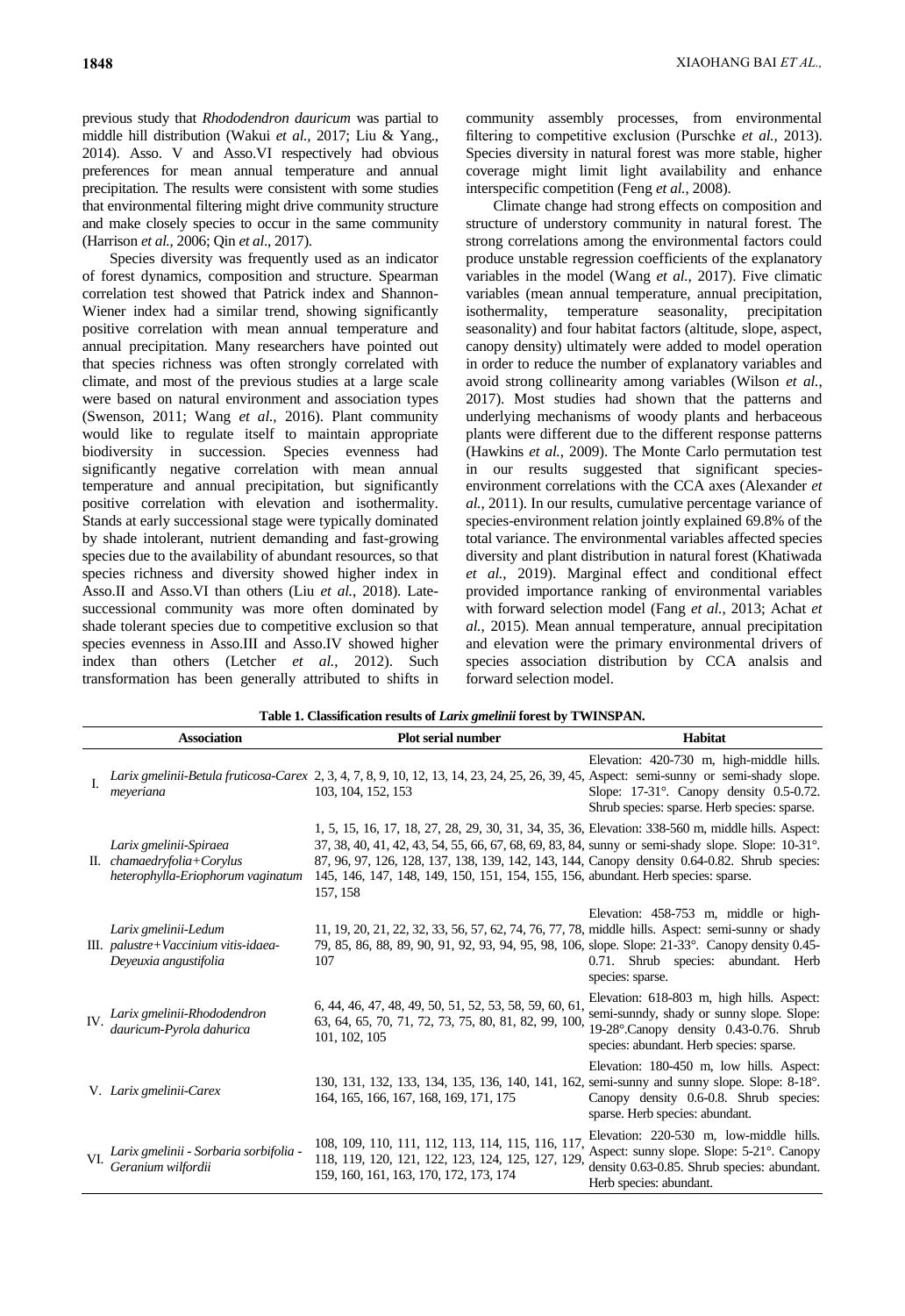| Tubic 2: Eigenvalues and species environment correlations or CC/1 organization. |                                                                                                                            |       |       |       |  |  |  |  |  |  |
|---------------------------------------------------------------------------------|----------------------------------------------------------------------------------------------------------------------------|-------|-------|-------|--|--|--|--|--|--|
|                                                                                 | CCA                                                                                                                        |       |       |       |  |  |  |  |  |  |
| Item                                                                            | Axis1<br>Axis2<br>Axis3<br>0.435<br>0.134<br>0.196<br>0.942<br>0.778<br>0.813<br>3.7<br>5.3<br>6.5<br>33.9<br>49.2<br>59.7 | Axis4 |       |       |  |  |  |  |  |  |
| Eigenvalues                                                                     |                                                                                                                            |       |       | 0.130 |  |  |  |  |  |  |
| Species-environment correlations                                                |                                                                                                                            |       | 0.749 |       |  |  |  |  |  |  |
| Cumulative percentage variance of species data                                  |                                                                                                                            |       |       | 7.6   |  |  |  |  |  |  |
| Cumulative percentage variance of species-environment relation                  |                                                                                                                            |       |       | 69.8  |  |  |  |  |  |  |

**Table 2. Eigenvalues and species-environment correlations of CCA ordination.**

**Table 3. Spearman correlation coefficients between species diversity and environmental factors.**

| Index     | <b>Elevation</b> | Slope    | Aspect    | Canopy<br>density | Mean annual<br>temperature | <b>Isothermality</b> | <b>Temperature</b><br>seasonality | Annual<br>precipitation | <b>Precipitation</b><br>seasonality |
|-----------|------------------|----------|-----------|-------------------|----------------------------|----------------------|-----------------------------------|-------------------------|-------------------------------------|
| Richness  | $-0.519**$       | $-0.085$ | 0.071     | 0.048             | $0.667**$                  | $-.0.499**$          | $-0.330**$                        | $0.501**$               | $-0.106$                            |
| Evenness  | $0.295**$        | $0.174*$ | 0.057     | -0.109            | $-0.395**$                 | $0.338**$            | 0.093                             | $-0.274**$              | $-0.104$                            |
| Diversity | $-0.381**$       | $-0.014$ | $-0.159*$ | 0.013             | $0.447**$                  | $-0.306**$           | $-0.245**$                        | $0.324**$               | $-0.217**$                          |

\*\*Significance at the 0.01 level (2-tailed); \* Significance at the 0.05 level (2-tailed)

**Table 4. Ranking of environmental variables in order of importance in** *Larix gmelinii* **forest.**

|              |                               | <b>Marginal effect</b>         |         |       |       | <b>Conditional effect</b>     |                         |             |       |
|--------------|-------------------------------|--------------------------------|---------|-------|-------|-------------------------------|-------------------------|-------------|-------|
| <b>Order</b> | <b>Environmental variable</b> | <b>Canonical</b><br>eigenvalue | F value | P     | Order | <b>Environmental variable</b> | Canonical<br>eigenvalue | F<br>value  | P     |
|              | Mean annual temperature       | 0.426                          | 6.42    | 0.001 |       | Mean annual temperature       | 0.426                   | 6.42 0.001  |       |
|              | Annual precipitation          | 0.333                          | 4.976   | 0.001 | 2     | Annual precipitation          | 0.175                   | 2.662 0.001 |       |
| 3            | Isothermality                 | 0.31                           | 4.621   | 0.001 | 3     | Elevation                     | 0.138                   | 2.11        | 0.001 |
| 4            | Elevation                     | 0.301                          | 4.484   | 0.001 | 4     | Temperature seasonality       | 0.12                    | 1.851 0.051 |       |
|              | Temperature seasonality       | 0.257                          | 3.805   | 0.001 | 5.    | Precipitation seasonality     | 0.117                   | 1.815 0.088 |       |
| 6            | Precipitation seasonality     | 0.138                          | 2.021   | 0.001 | 6     | Aspect                        | 0.084                   | 1.306 0.080 |       |
|              | Aspect                        | 0.126                          | 1.844   | 0.001 |       | Canopy density                | 0.077                   | 1.19        | 0.084 |
| 8            | Canopy density                | 0.094                          | 1.378   | 0.005 | 8     | Isothermality                 | 0.072                   | 1.119 0.161 |       |
| 9            | Slope                         | 0.071                          | 1.044   | 0.339 | 9     | Slope                         | 0.072                   | 1.11        | 0.296 |

# **Conclusions**

The results demonstrated that plant association distribution and community structure of natural *Larix gmelinii* forest were affected by multiple environmental factors and showed habitat preference. Combined utilization of TWINSPAN and CCA established an objective method for analyzing composition and structure of forest community along environmental gradients. The primary environmental driving factors of plant association distribution were mean annual temperature, annual precipitation and elevation. Our results provided a theoretical basis for scientific conservation and restoration of *Larix gmelinii* forest in Northeast China.

#### **Acknowledgments**

This study was supported by the Key Project of Natural Science Foundation of Liaoning Province (Grant No.20180540005), China Postdoctoral Science Foundation (No.2020M670196) and the 13th Five-year Informatization Plan of Chinese Academy of Sciences (Grant No. XXH13506).

#### **References**

Achat, D.L., C. Deleuze, G. Landmann, N. Pousse, J. Ranger and L. Austo. 2015. Quantifying consequences of removing harvesting residues on forest soil and tree growth- A metaanalysis. *Forest Res. Manag.*, 348: 124-141.

Aert, R. and O. Honnay. 2011. Forest restoration, biodiversity and ecosystem functioning. *BMC Ecol.*, 11: 29.

- Alexander, J.M., C.Kueffer, C.C. Daehler, P.J. Edwards, A. Pauchard, T. Seipel and M. Consortium. 2011. Assembly of nonnative floras along elevational gradients explained by directional ecological filtering. *PNAS,* 108(2): 656-661.
- Bai, X.H. and J.T. Zhang. 2018. Environmental interpretation of forest communities in Xiaowutai Mountain by fuzzy mathematics analysis. *Ecol. Inform.,* 48: 178-186.
- Dong, L.B., Z.G. Liu and P. Bettinger. 2016. Nonlinear mixedeffects branch diameter and length models for natural Dahurian larch (*Larix gemelinii*) forest in northeast China. *Trees,* 30: 1191-1206.
- Fang, J.Y., X.P. Wang, Y.N. Liu, Z.Y. Tang, P.S.White and N.J.Sanders. 2013. Multi-scale patterns of forest structure and species composition om relation to climate in northeast China. *Ecography*, 35: 1072-1082.
- Feng, J.M. 2008. Spatial patterns of species diversity of seed plants in Chian and their climatic explanation. *Biodiver. Sci.*, 16(5): 470-476.
- Gunatilleke, C.V.S., I.A.U.N. Gunatilleke, S. Esufali, K.E. Harms, P.M.S. Ashton, D.F.R.P. Burslem and P.S. Ashton. 2006. Species-habitat associations in a Sri Lankan dipterocap forest. *J. Trop Ecol*., 22: 371-378.
- Hao, Z.Q., J. Zhang, B. Song, J. Ye and B.H. Li. 2007.Vertical structure and spatial associations of dominant tree species in an old growth temperate forest. *Forest Ecol. Manag.*, 252: 1-11.
- Harrison, S., H.D. Safford, J.B. Grace, J.H. Viers and K.F. Davies. 2006. Regional and local species richness in an insular environment: serpentine plants in California. *Ecol. Monograph.*, 76(1): 41-56.